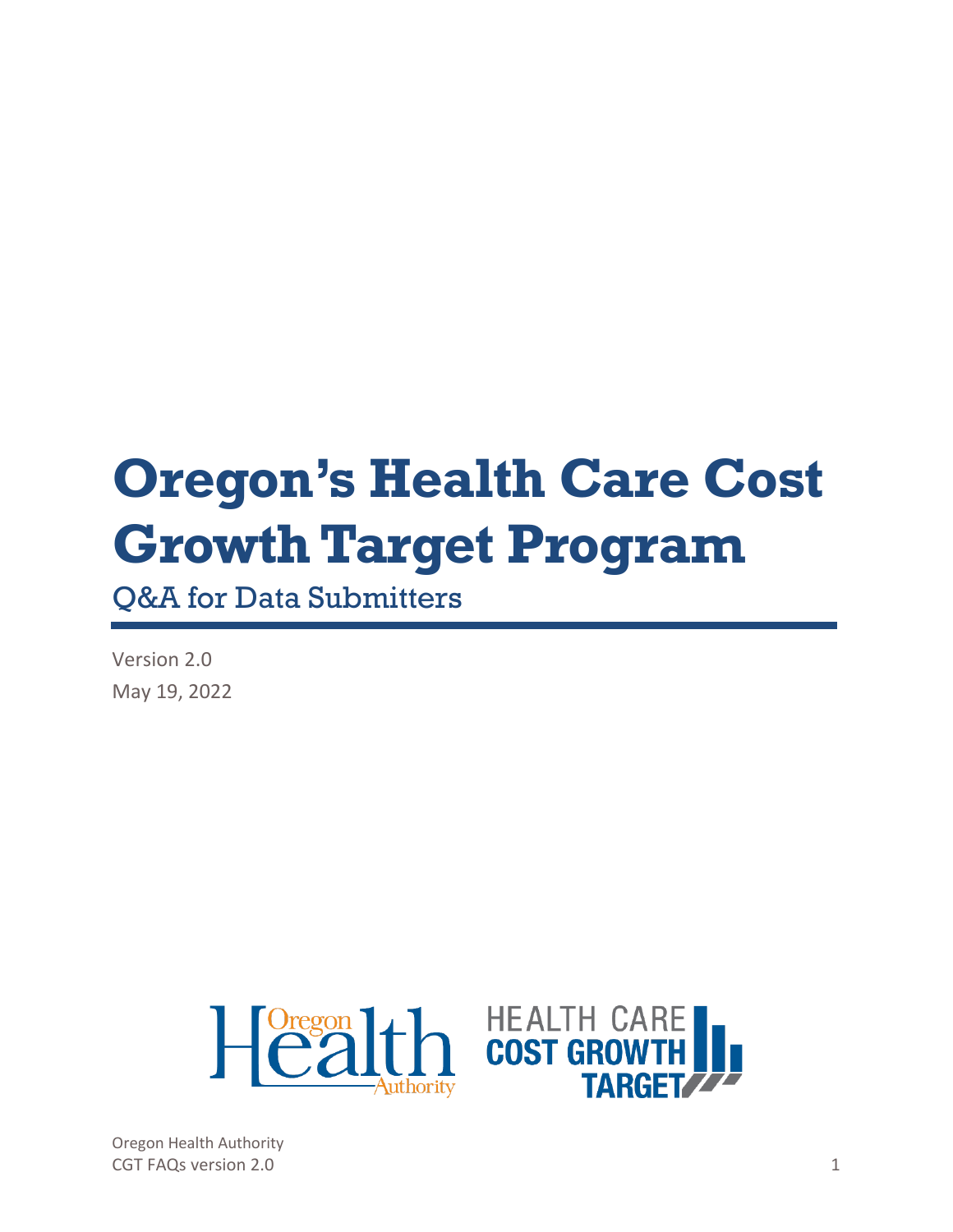# <span id="page-1-0"></span>**About**

This document accompanies the initial Cost Growth Target Data Submission Template and Data Submission Manual (CGT-1 and CGT-2) and provides answers to questions that data submitters and stakeholders have asked during the development of the Template and Manual, during data submission training, and office hours.

Please contact [HealthCare.CostTarget@dhsoha.state.or.us](mailto:HealthCare.CostTarget@dhsoha.state.or.us) with any questions.

### **Contents**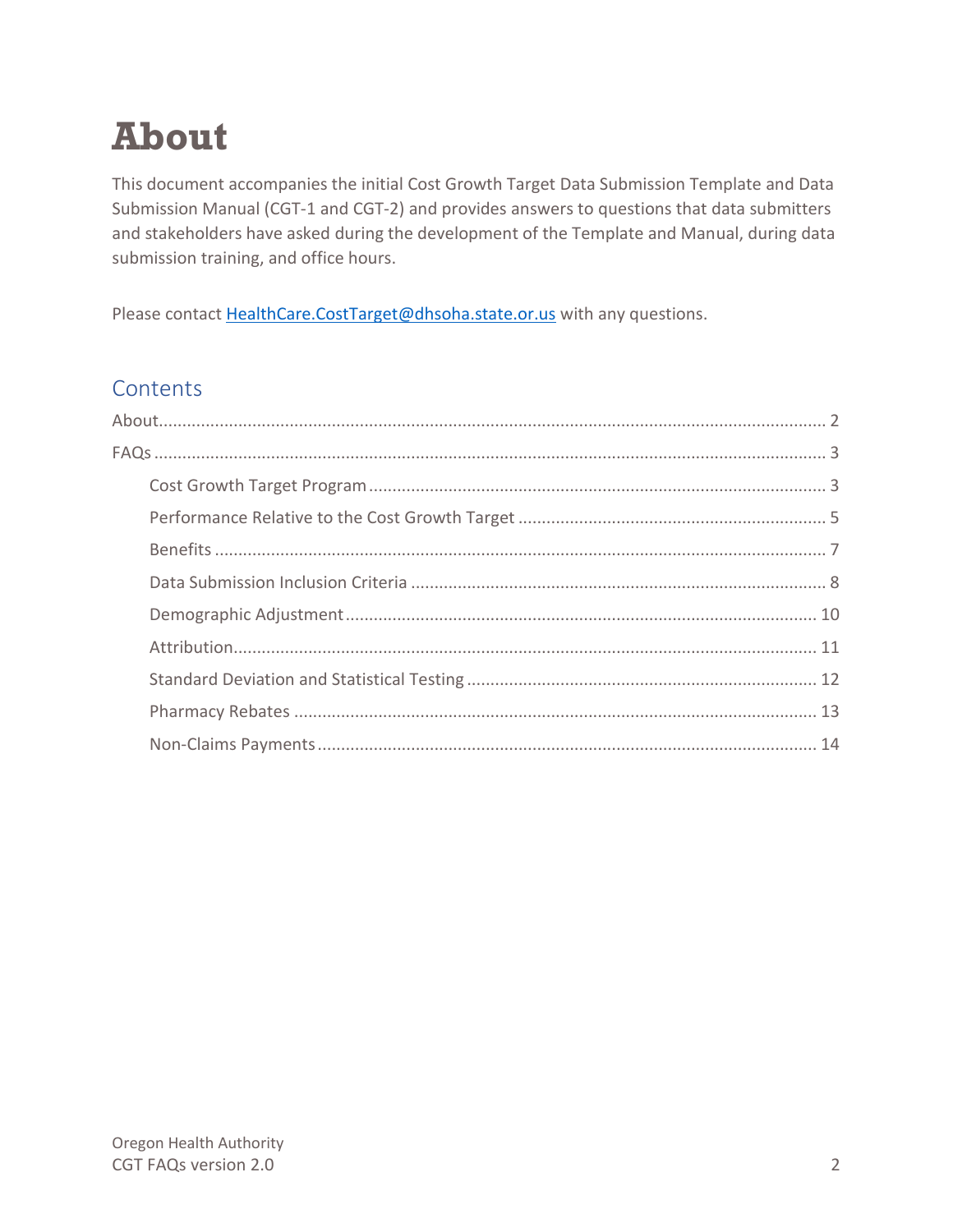# <span id="page-2-0"></span>**FAQs**

#### <span id="page-2-1"></span>**Cost Growth Target Program**

#### **1. What are the requirements of the Cost Growth Target Program?**

Data submission: All payers and third-party administrators with at least 1,000 covered Oregon lives across all lines of business must submit cost growth target data (OAR 409-065). OHA will identify payers and TPAs using enrollment data and provide annual notification to mandatory data submitters for each reporting year. Provider organizations do not have any data submission requirements.

Taking action to meet the cost growth target: payer and provider organization cost growth will be measured relative to the cost growth target each year and reported on, and there are accountability mechanisms for payers and provider organizations who fail to meet the cost growth target without good reason (see below), but payers and provider organizations are not required to take any specific action to meet the cost growth target.

Performance Improvement Plans: payer and provider organizations who fail to meet the cost growth target with statistical certainty and without a good reason in a given year for one or more markets may be subject to a Performance Improvement Plan (PIP). OHA will notify any payers or provider organizations that they are required to submit a performance improvement plan for a given year, and will provide the performance improvement plan template, guidelines, and timeframe for submission. Payers and provider organizations subject to a PIP will also be required to report progress on their PIPs according to OHA guidance.

Financial Penalties: payer and provider organizations who fail to meet the cost growth target with statistical certainty and without a good reason in three out of five years may be subject to a financial penalty. Payers and provider organizations subject to financial penalties would be required to make the payment.

Civil Penalties: payers may be subject to fines for late or incomplete submission of data. Payers and provider organizations may be subject to fines for late or incomplete performance improvement plans.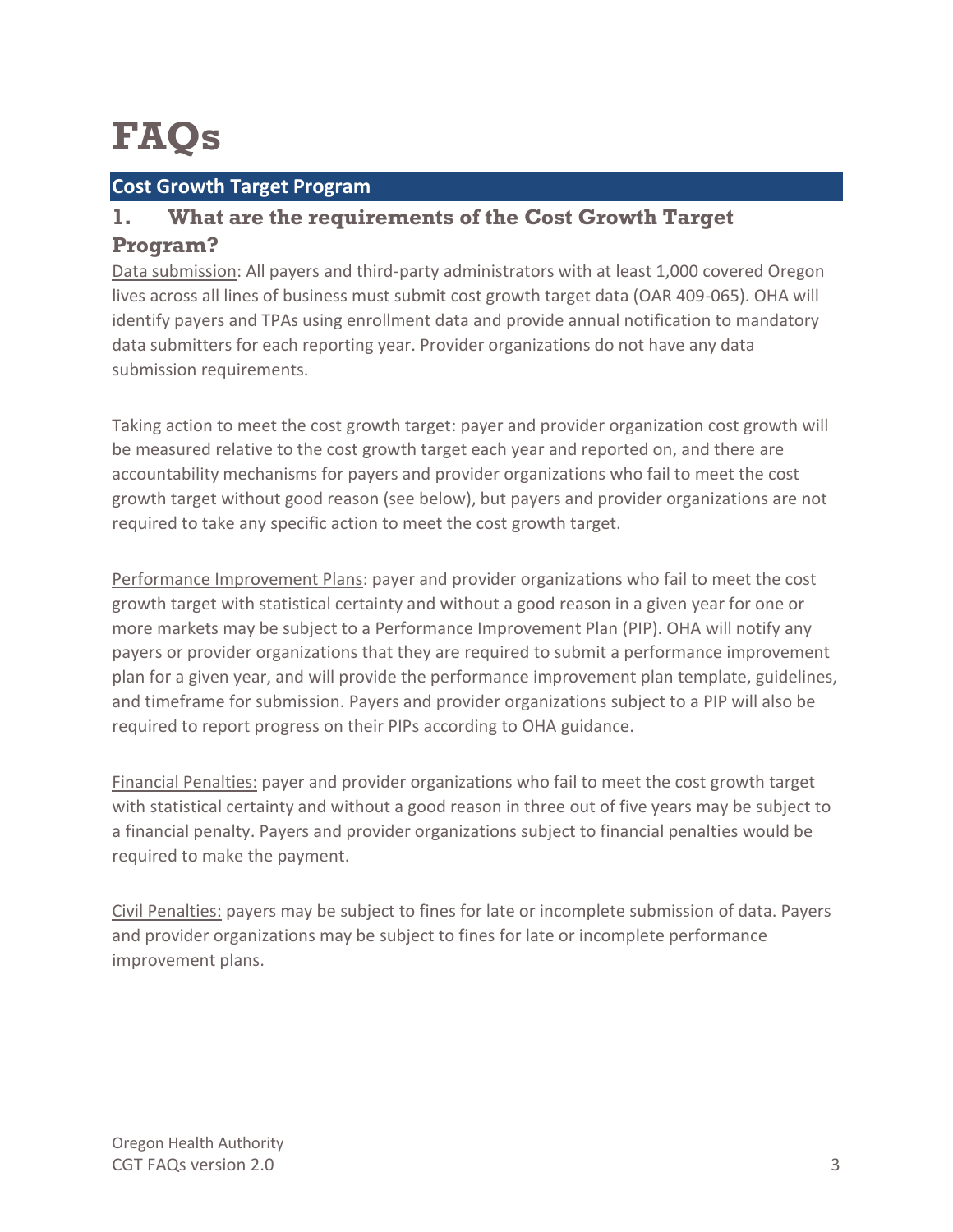#### **2. How will OHA use the annual cost growth target data submission files from payers?**

The annual cost growth target data submission (CGT-1) will be used to calculate performance relative to the cost growth target at the state, market, payer, and provider organization level.

### **3. Does each data reporter submit one CGT-1 file?**

Yes, each data reporter should submit one file. One parent entity may be responsible for building multiple data reporters' CGT-1 files, this is OK as long as each is submitted individually<sup>1</sup>.

For a list of data reporters, visit the CGT Data Submission webpage: <https://www.oregon.gov/oha/HPA/HP/Pages/cost-growth-target-data.aspx>

If data reporters have questions or concerns about reporting various business entities or lines of business as indicated by OHA on the list of data reporters, please contact the program directly to discuss[: HealthCare.CostTarget@dhsoha.state.or.us](mailto:HealthCare.CostTarget@dhsoha.state.or.us)

 $1$  An exception can be made if the parent entity is responsible for multiple data reporting entities whose membership across markets (Medicare, Medicaid, Commercial) is mutually exclusive. Example: Parent Entity X is the parent entity of Payer A (Medicare Advantage only) and Payer B (Commercial only), two CGT data reporters. Since the cost growth target applies at the market level, Parent Entity X can coordinate with OHA to submit one CGT-1 file with combined Payer A & B data as the data template will differentiate spending by market and thus, the two payers.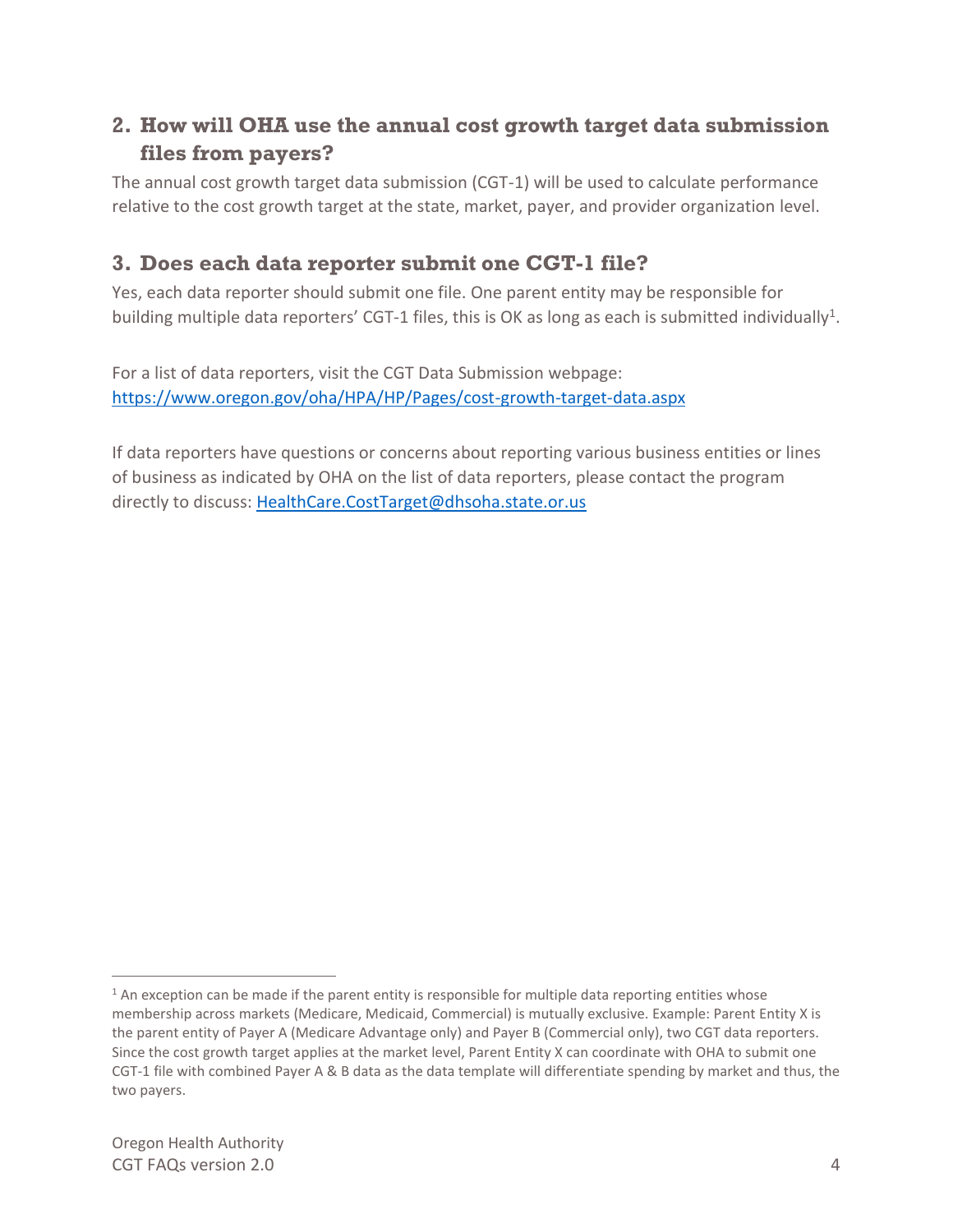#### <span id="page-4-0"></span>**Performance Relative to the Cost Growth Target**

# **4. How will OHA handle conversations with payers and providers about their cost growth target performance, including addressing extraordinary events, such as the COVID-19 pandemic and changes in benefits?**

OHA received multiple questions about potential reasons that the cost growth target may not be met in a given year, and how OHA will handle conversations with payers and providers, including addressing extraordinary events, such as the COVID-19 pandemic and changes in benefits. The response below is from the Implementation Committee Recommendation Report (January 2021).

Following the calculation of performance relative to the cost growth target and applying statistical testing, OHA will have 1:1 conversations with any payer and provider organization that was found to have exceeded the cost growth target with statistical confidence. OHA will coordinate with DCBS for commercial payer conversations. At the 1:1 conversation:

- OHA will share its findings and any interpretations, including identification of key factors that may have caused cost growth to exceed the target that year based on its independent analysis which may utilize additional data sources like claims data from the All Payer All Claims Program (APAC).
- Payers and provider organizations will share any supplemental data that sheds light on factors that influenced cost growth performance, and potential interpretations, including key factors that may have caused cost growth to exceed the target that year.

The purpose of these meetings is to identify key factors that caused cost growth to exceed the target that year. After identifying the key factors that caused cost growth to exceed the target in a given year, OHA will determine if exceeding the cost growth target was or was not reasonable based on consideration of potentially substantiating factors, with consideration of the payer or provider organization's perspective.

This determination will inform whether the payer or provider organization should be held accountable for that year's performance. A mix of factors may be the cause of cost growth, including factors that cannot be anticipated (e.g., COVID-19).

Some of the potential factors that may cause an organization to reasonably exceed the target in a given year include, but are not limited to: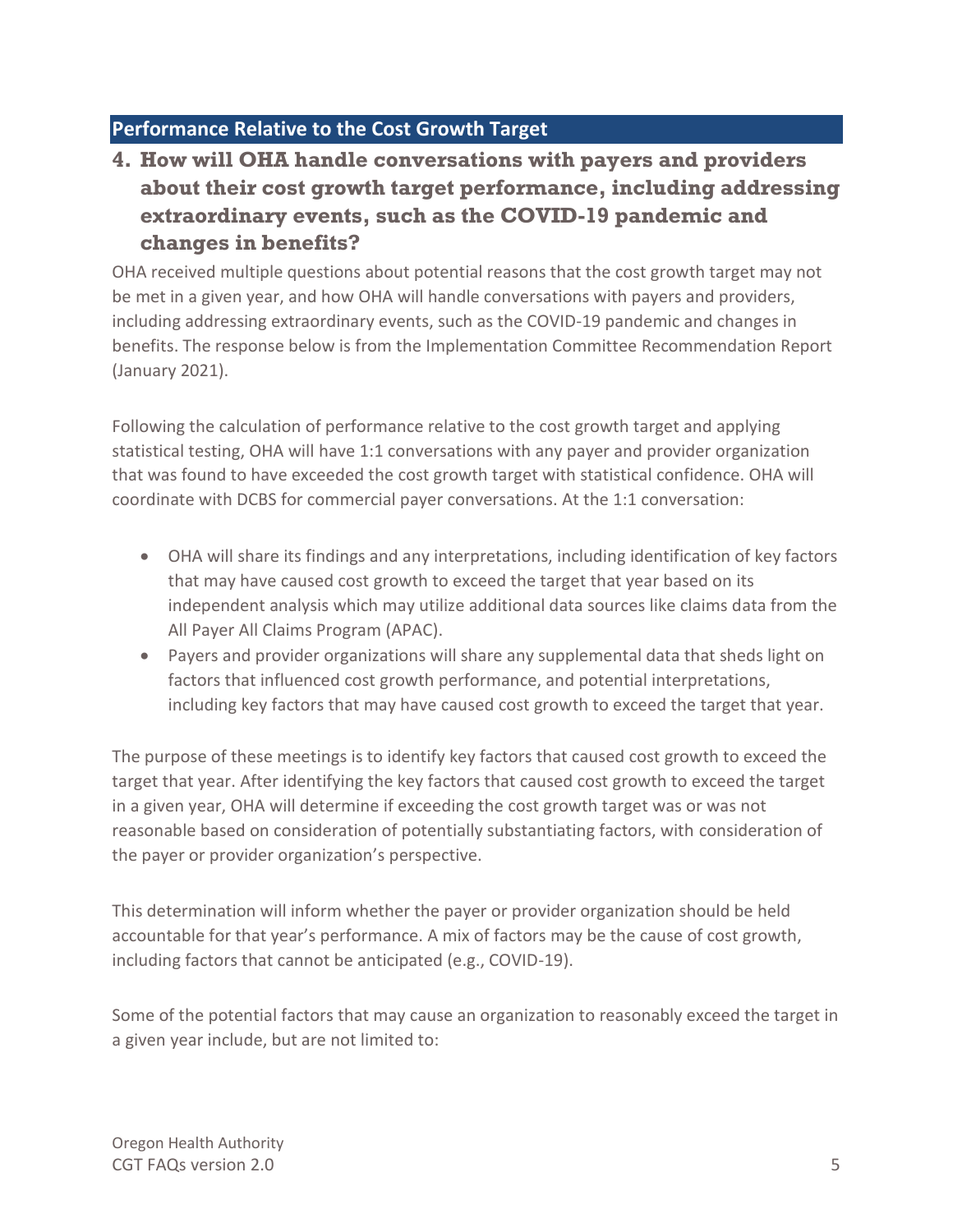- Changes in mandated benefits
- New pharmaceuticals or treatments / procedures entering the market
- Changes in taxes or other administrative factors
- "Acts of God" natural disasters, pandemics, other
- Changes in federal or state law
- Investments to improve population health and/or address health equity

The isolated impact of the identified factor, or the combination of identified factors must be significant enough to have caused the payer or provider organization's cost growth to exceed the target. Factors should be completely outside of the control of the payer or provider organization and may be environmental, market-based, or governmental in nature. However, not all factors can be predicted, so this will not be a fixed list of criteria, but rather an opportunity to understand what has happened during the year.

If a payer or provider organization disagrees with OHA's determination, the payer or provider organization will be able to appeal. The appeal process and additional documentation for these 1:1 conversations will be developed later in 2023 and incorporated in rulemaking.

# **5. How will hospital community benefit spending be taken into consideration for cost growth target performance?**

Investments to improve population health and/or address health equity are potential factors that may cause an organization to reasonably exceed the target in a given year and will be taken into consideration in determining whether a provider organization should be held accountable for their cost growth; see above.

# **6. How will OHA use the Supplemental Health Care Exhibit (SHCE) and Medical Loss Ratio (MLR) data to obtain NCPHI relevant to just Oregon residents?**

The Net Cost of Private Health Insurance (NCPHI) is calculated separately for the different segments of Oregon's health insurance markets. To get NCPHI applicable to Oregon residents, NCPHI PMPM must first be calculated using in-situ information from a payer's premium, claims, and member month data from either the SHCE or MLR. Next, this NCPHI PMPM will be multiplied by each payer's member months reported in their CGT-1 submission to get NCPHI for Oregon residents within each market segment. By using member months reported in the CGT-1 data, OHA will assume the cost of administering private health insurance for Oregon residents is the same for the payer as it is for their non-Oregon members.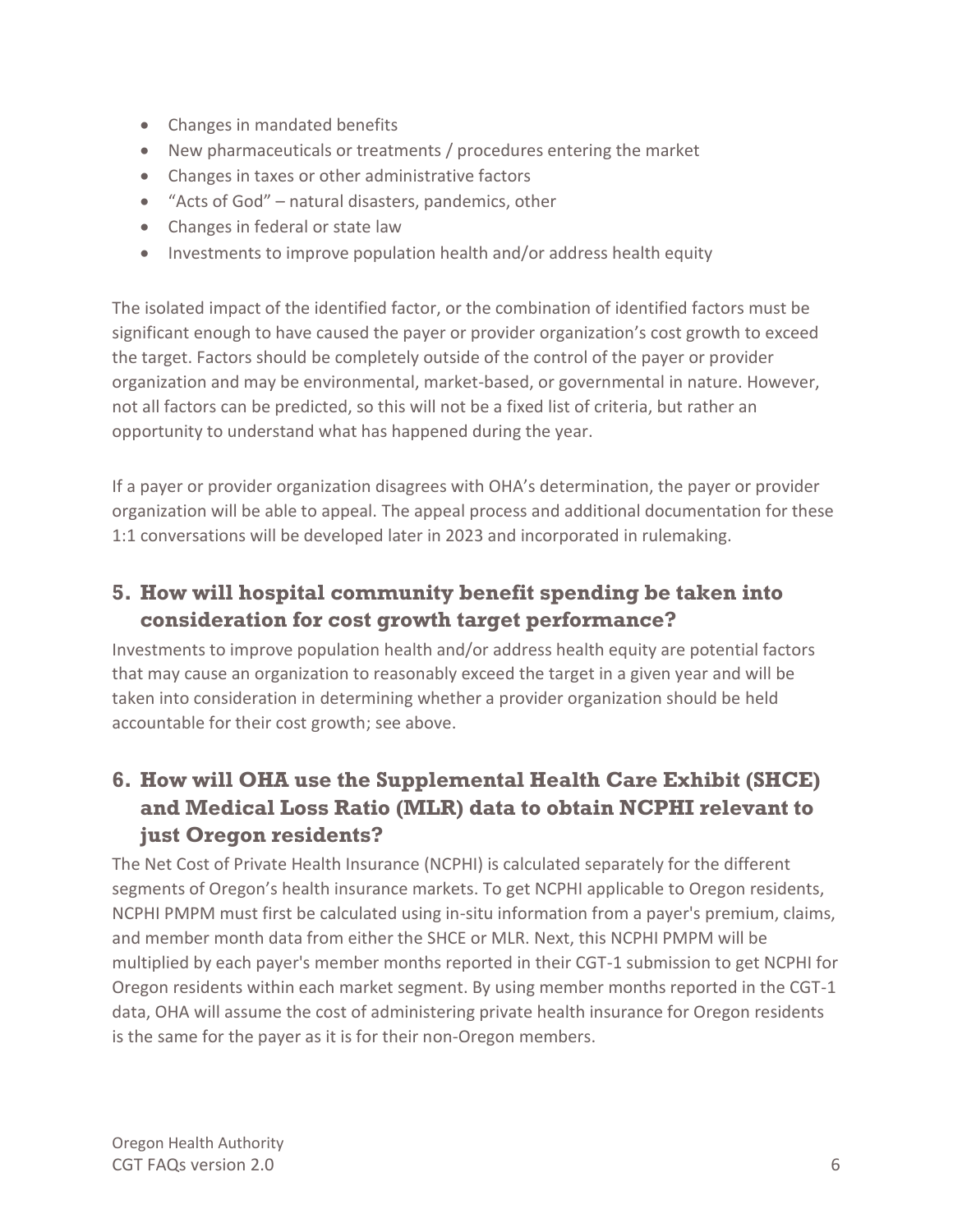#### <span id="page-6-0"></span>**Benefits**

#### **7. How will changes in legislative requirements and/or mandated benefits be reflected in the cost growth target data submission and/or analysis?**

See above.

# **8. How will OHA ensure comparability across payers and provider organizations and comparability over time if offered benefits are different?**

The purpose of the cost growth target program is to measure each payer and provider organization's own cost growth, relative to themselves, rather than comparing against each other. Benefits will vary across different lines of business (Medicaid, Medicare, Commercial: full claims, Commercial: partial claims, etc.) and markets (Medicaid, Medicare, Commercial); and the market is the level at which cost growth target performance will be compared year-overyear.

If benefits within a given line of business change significant year-over-year, the process for understanding drivers of cost growth, which includes holding 1:1 conversations with payers and provider organizations, will provide opportunity to surface these changes and understand their impacts on performance relative to the cost growth target. Benefit changes may be a "reasonable" explanation for why a payer has exceeded the cost growth target in a given year.

# **9. Benefits are not consistent across all members. How should payers handle optional, non-essential health benefit claims and benefits such as infertility or bariatric surgery?**

Benefits will vary across different lines of business and markets (Medicaid, Medicare, Commercial), the latter being the level at which cost growth target performance will be compared year-over-year. There is no expectation that payers try to standardize benefits across members for the purpose of cost growth target reporting.

If benefits within a given line of business change significantly year-over-year, the process for understanding drivers of cost growth, which includes holding 1:1 conversations with payers and provider organizations, will provide opportunity to surface these changes and understand their impacts on performance relative to the cost growth target. Benefit changes may be a "reasonable" explanation for why a payer has exceeded the cost growth target in a given year. Services such as infertility or bariatric surgery should be included if they are a covered benefit for a given line of business.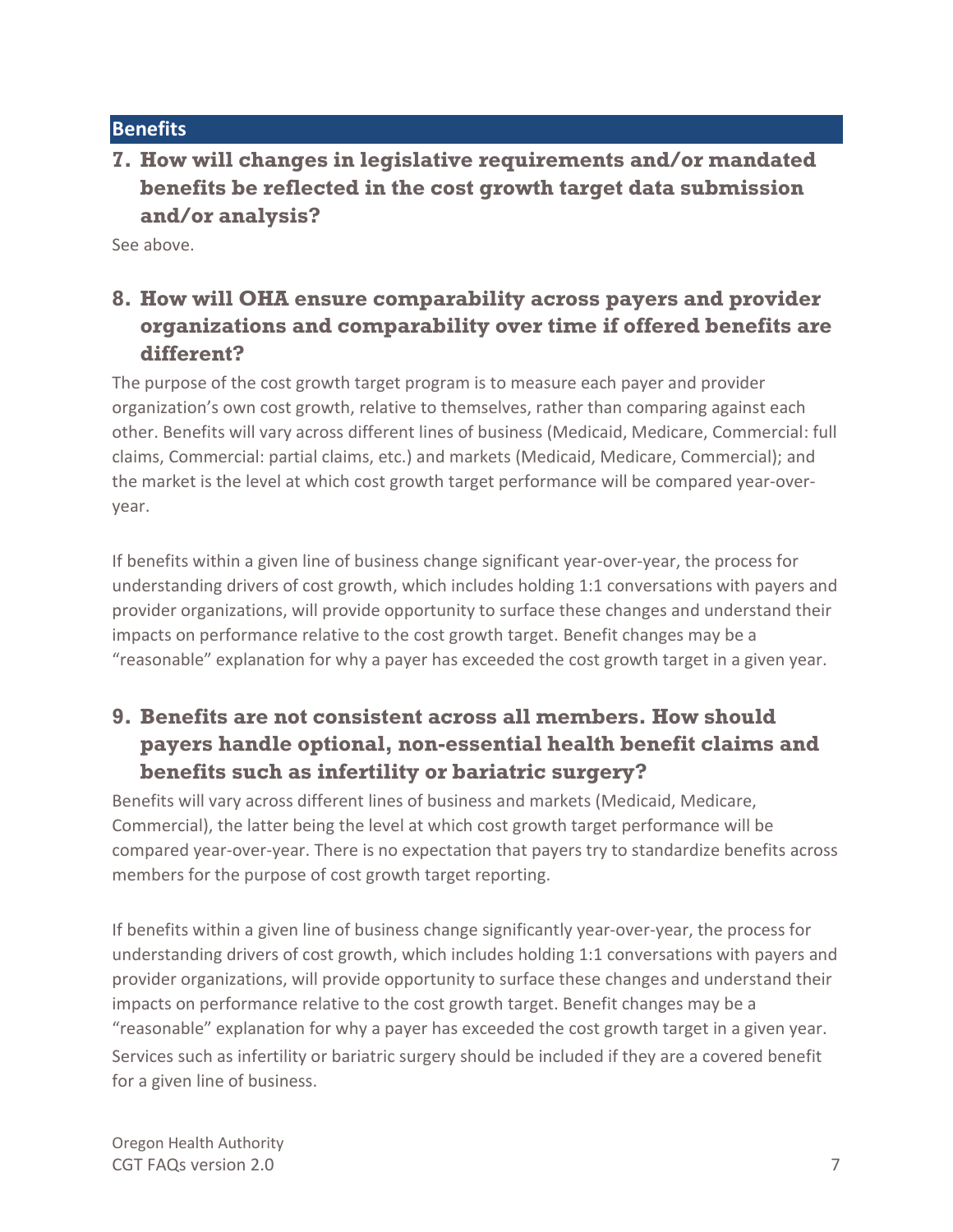#### <span id="page-7-0"></span>**Data Submission Inclusion Criteria**

#### **10. Is the data submission limited to providers in Oregon?**

No. Data reporters should submit data limited to Oregon *residents*, but all services for Oregon residents should be included, whether the provider is inside or outside of Oregon.

See page 9 of the Data Specification Manual: "Total Health Care Expenditures is inclusive of spending on behalf of Oregon residents who are insured by Medicare, Medicaid, or commercial insurance, and receive care from any provider in or outside of Oregon.

# **11. Who is providing Medicaid data for the Cost Growth Target Program?**

Oregon's Coordinated Care Organizations are required to submit data for their enrolled Medicaid members. OHA will provide Medicaid data for the Medicaid Fee-For-Service population.

#### **12. Should payers use paid amounts or allowed amounts?**

Payers must calculate claims payments using allowed amounts, which include payer paid amount to providers as well as patient liability for cost-sharing like co-payments, deductibles, co-insurance. However, starting with the 2022 data submission onward, when reporting claims payment for **LOB code 5** (Medicare Expenses for Medicare/Medicaid Dual Eligible) and **LOB 6** (Medicaid Expenses for Medicare/Medicaid Dual Eligible) – payments should be reported using **Paid Amounts**.

### **13. How should payers handle coordination of benefit (COB) claims?**

Coordination of benefit claims should be included if the data submitter is the primary payer of those claims for members. Data submitters should exclude claims for members for which they are the secondary or tertiary payer.

# **14. What payments are excluded (e.g., Medicare Part D settlements, reinsurance recoveries, ACA risk transfer amounts, etc.)?**

Payers should only report claims and non-claims payments **made to providers**. Reporters shall not submit data for any excluded lines of business. See section 'Which Lines of Business are Included' in the Data Specification Manual.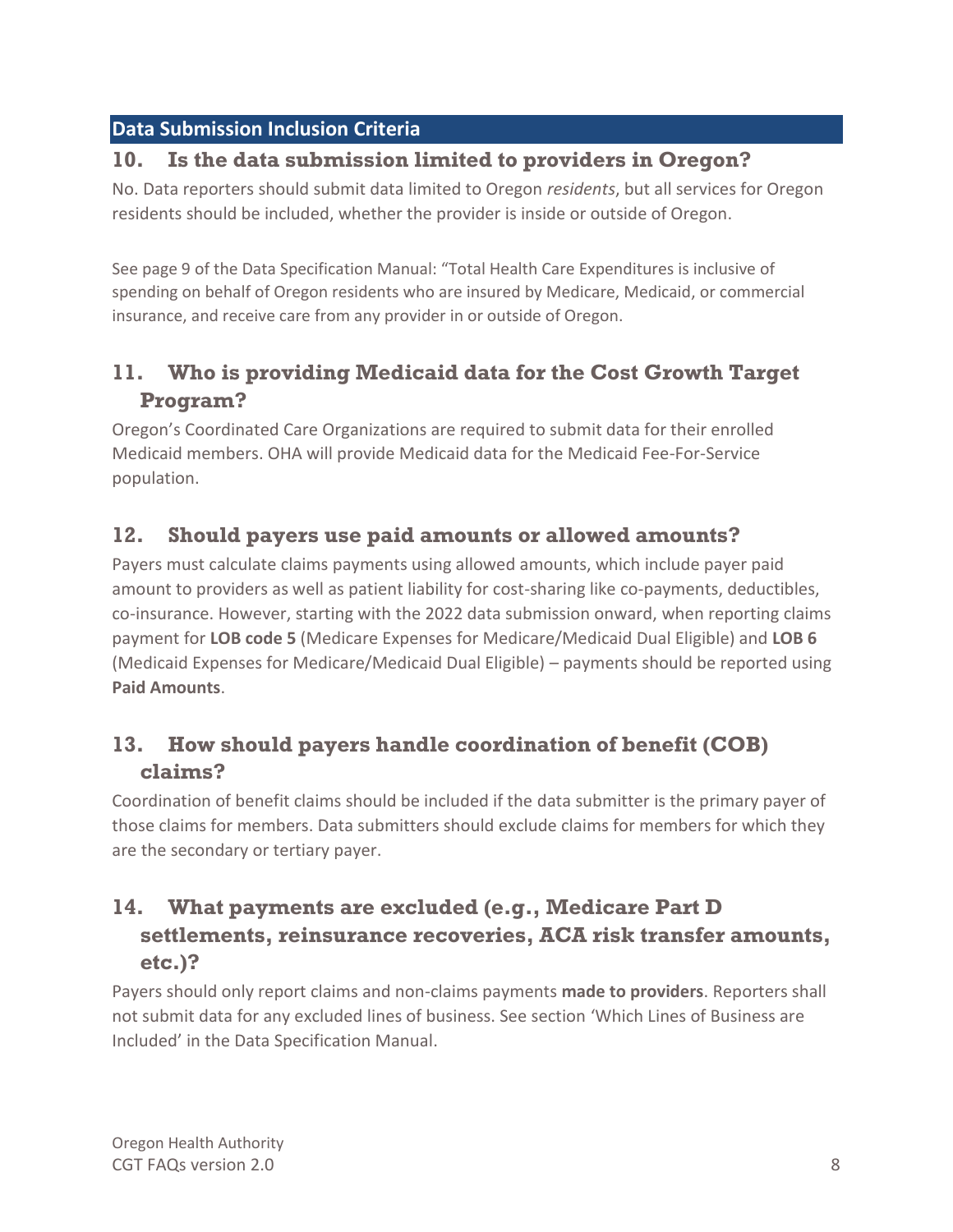### **15. How should payers report carved-out services (e.g., behavioral health, lab, etc.…)?**

OHA has provided general parameters for payers to follow in accounting for carved-out services and vendor costs, but reporting will depend on payers' ability to identify and allocate these costs. See this guidance in section 'How Spending is Categorized' in the Data Specification Manual:

- Spending for covered benefits should be included, regardless of how the payer is delivering the benefits. If a payer is unable to determine the total spending by service category for carved-out benefits, and…
	- $\circ$  ... has encounter data, the payer should estimate payments and include them in the calculation allocated to the appropriate service category.
	- $\circ$  ... does not have access to claims or encounter data for carved out services, the payer should apply a reasonable estimate of spending per member per service category and describe how they calculated the estimate in Tab 1 of the Data Submission Template.
- Spending on the administrative fees of carved-out vendor contracts should be included or excluded in accordance with payer reporting on federal financial forms such as the NAIC Medical Loss Ratio form.
- Spending for contracts and vendors that provide strictly administrative functions for health plan operations should not be included in the calculation.

#### **16. Should payers include end-stage-renal-disease (ESRD) member spending?**

Yes. Payers should include ESRD member data in their submission and apply risk adjustment where appropriate.

# **17. Should CCOs include 711 drug spending?**

Yes, CCOs should report any 711 costs *they* are paying. CCOs should not estimate costs for 711 drug spending for CCO members that are "carved out" and paid by Medicaid Fee-For-Service.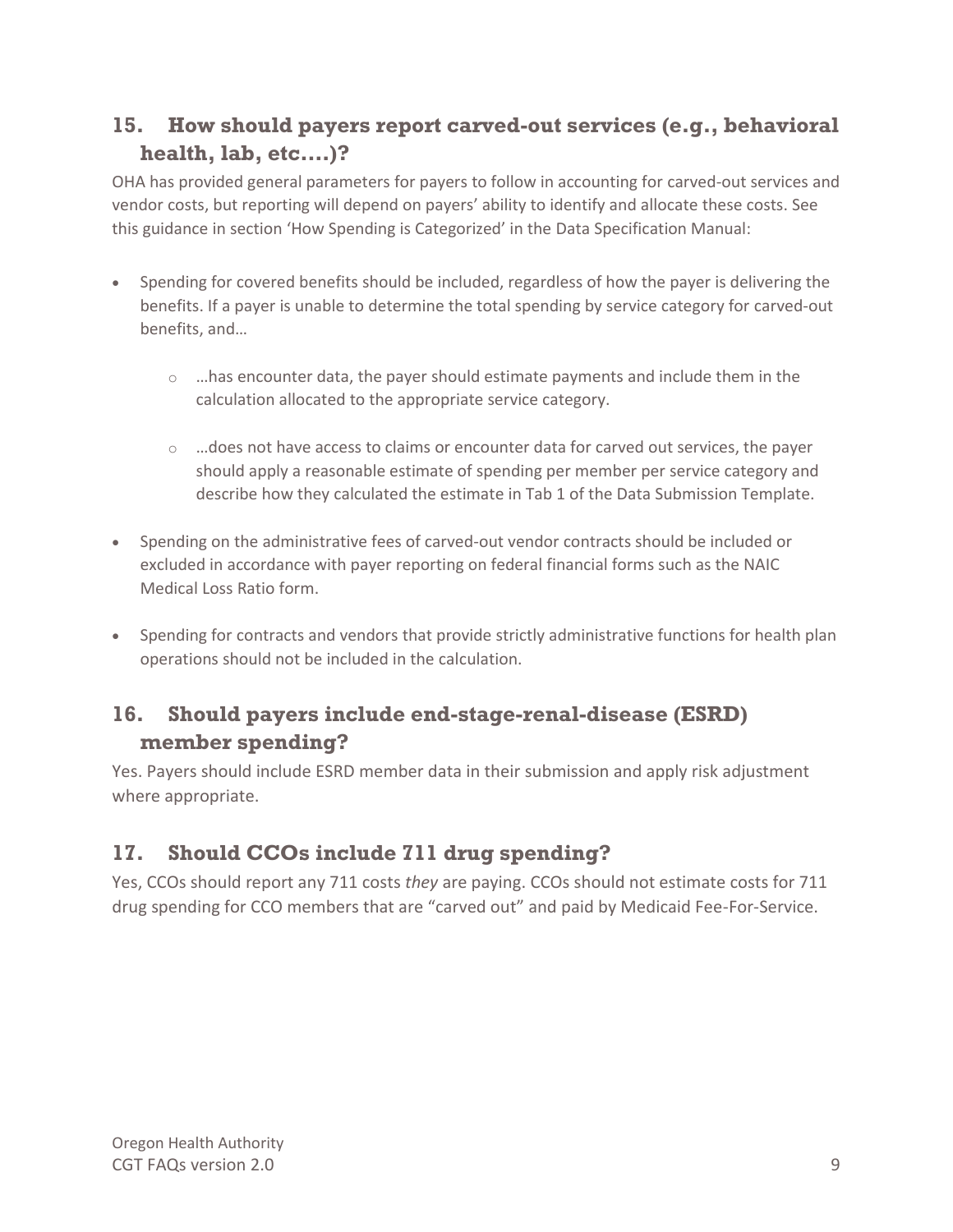#### <span id="page-9-0"></span>**Demographic Adjustment**

#### **18. How is the Demographic Score (TMEALL04) defined in the TME\_ALL tab?**

The demographic adjustment score reported in TME\_ALL tab is the weighted average of demographic adjustment scores reported in TME\_PROV and TME\_UNATTR tabs by line of business, that is, the product of the member months times the risk adjustment scores divided by the sum of member months in a given line of business.

Data submitters should confirm in Table 2 of tab TME Validation that for each line of business, the demographic adjustment score reported in TME\_ALL tab is equal to the weighted average of demographic adjustment scores reported in TME\_PROV and TME\_UNATTR tabs.

See [CGT-1 with mock data](https://www.oregon.gov/oha/HPA/HP/Cost%20Growth%20Target%20documents/CGT-1-Data-Submission-Template-training-mock-data.xlsx) for an example:

[https://www.oregon.gov/oha/HPA/HP/Cost%20Growth%20Target%20documents/CGT-1-Data-](https://www.oregon.gov/oha/HPA/HP/Cost%20Growth%20Target%20documents/CGT-1-Data-Submission-Template-training-mock-data.xlsx)[Submission-Template-training-mock-data.xlsx](https://www.oregon.gov/oha/HPA/HP/Cost%20Growth%20Target%20documents/CGT-1-Data-Submission-Template-training-mock-data.xlsx)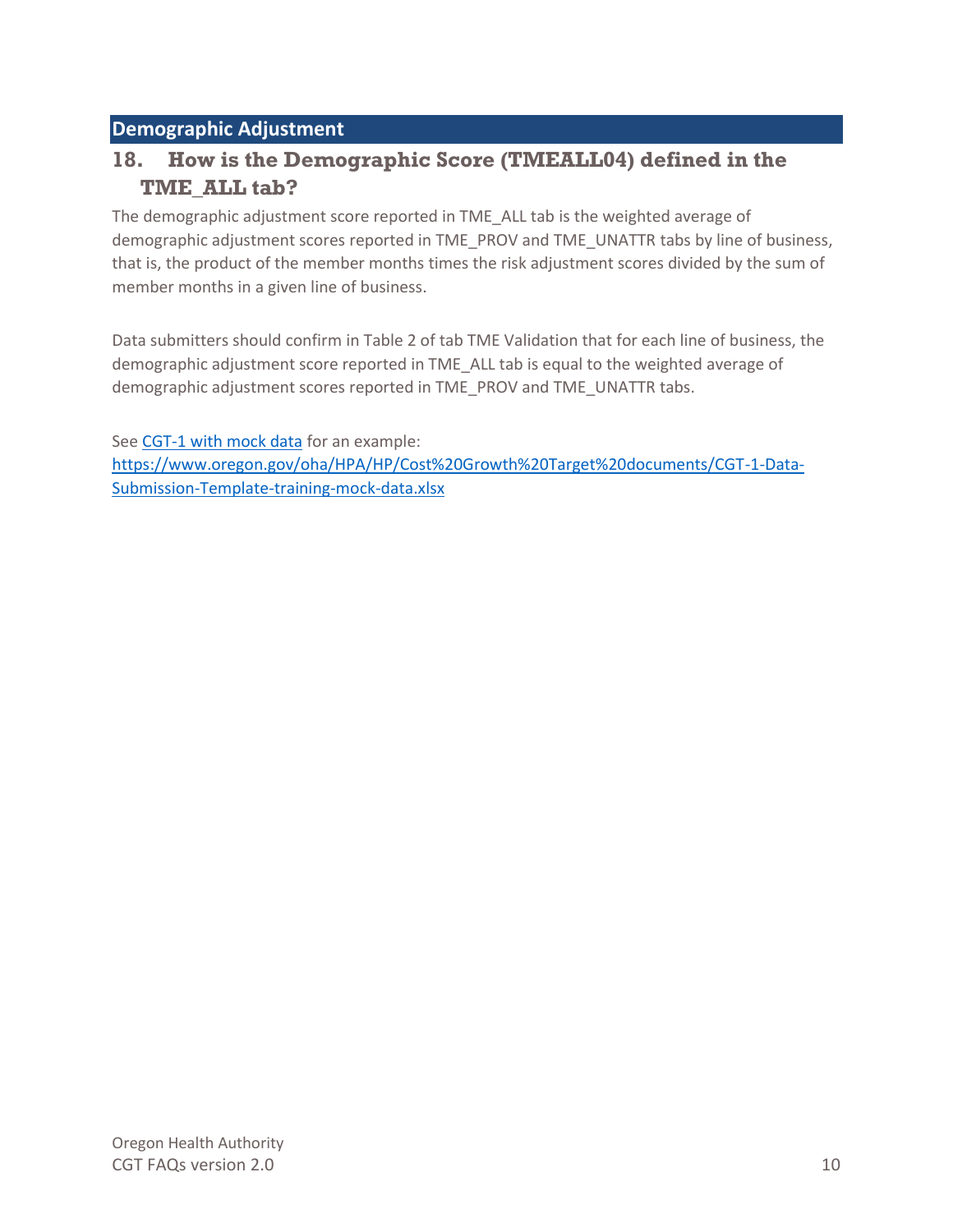#### <span id="page-10-0"></span>**Attribution**

# **19. Should payers use their own definitions to identify primary care providers, or should they follow the provider taxonomy and procedure codes included in the Manual?**

The Data Specification Manual talks about primary care providers in two different ways: (1) defining primary care providers for the primary care-based member attribution, and (2) defining primary care services for categorizing claims spending.

**When identifying primary care providers for the purposes of member attribution**: payers can use their own attribution methodologies (Tier 3), but if they are using taxonomy codes to identify primary care providers, they should use the taxonomy codes in Table 3 to identify the primary care providers that members are being attributed to.

If payers need additional guidance in identifying primary care services to help with attribution, OHA has also provided a set of procedure codes from the Primary Care Spending Report Program in Appendix B. Payers can also use their own internal processes for identifying primary care services.

**When identifying primary care services for categorizing claims spending:** payers can also choose to use the taxonomy and procedure codes provided in Appendix B to identify primary care spending for the claims professional: primary care category, or they can use their own internal methodology to match the description of the provider taxonomy codes provided.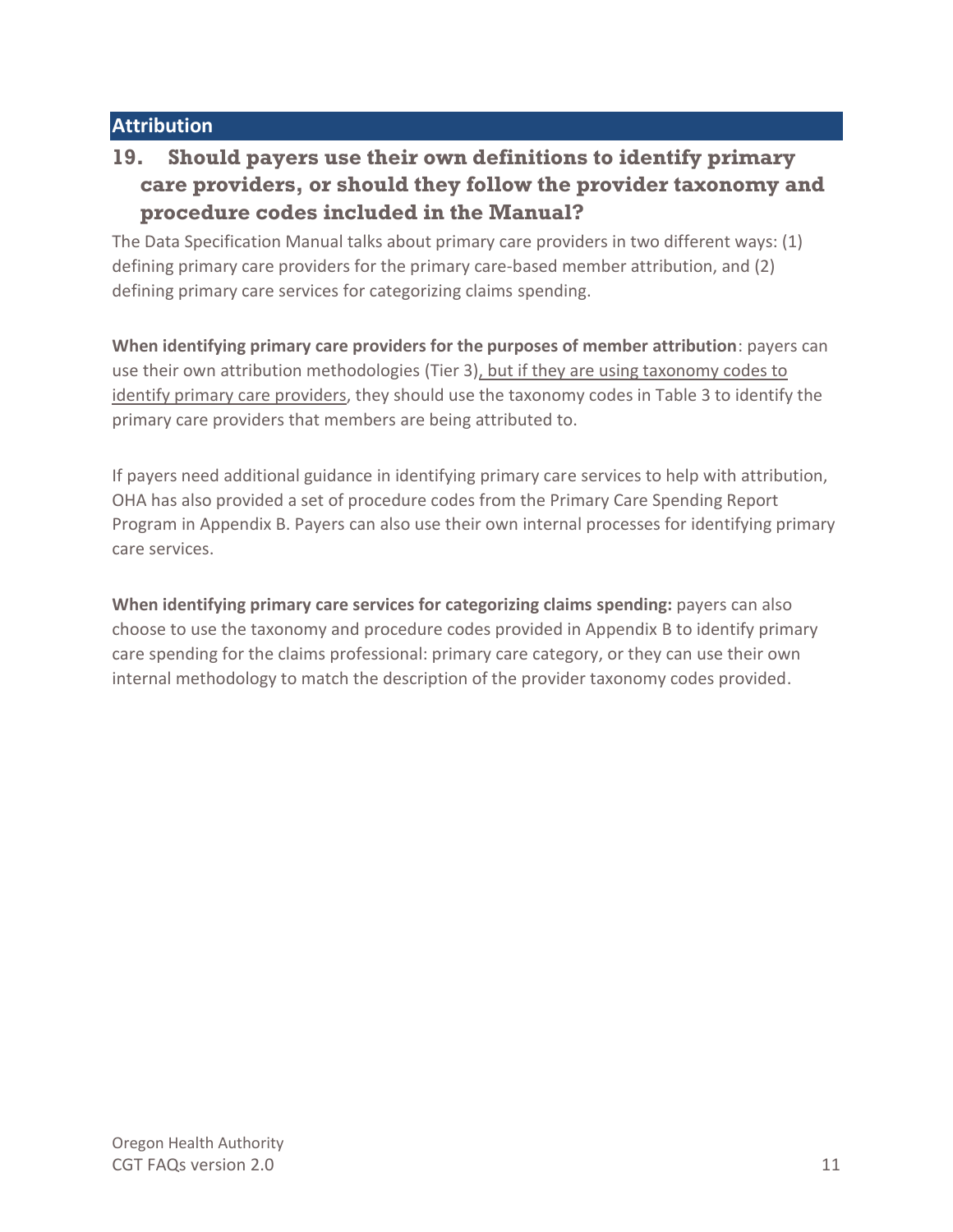#### <span id="page-11-0"></span>**Standard Deviation and Statistical Testing**

#### **20. How will OHA use standard deviation in the analysis?**

Standard deviation will be used to calculate confidence intervals for year-to-year cost growth for each payer and provider organization subject to the target. See standard deviation details under section 'Tabs 2-4 – Total Medical Expenses (TME)' in the Data Specification Manual and the supplemental Statistical Analysis document posted [online.](https://www.oregon.gov/oha/HPA/HP/Cost%20Growth%20Target%20documents/Statistical-Analysis-for-Cost-Growth-Target.pdf)

### **21. Should the standard deviation calculation include members with no utilization?**

Yes. When calculating the standard deviation, payers should include **all** members attributed to that entity, or in the case of the unattributed cohort, all unattributed members. The standard deviation reflects the distribution of costs regardless of utilization. See the Supplemental SD Calculation document posted [online.](https://www.oregon.gov/oha/HPA/HP/Cost%20Growth%20Target%20documents/CGT-2-Supplemental-SD-calculation.xlsx)

#### **22. For commercial partial claims rows (Line of Business code = 4), should payers calculate the standard deviation PMPM** *after* **partial claims adjustment?**

Yes, payers should calculate the standard deviation PMPM *after* partial claims adjustment for rows where Line of Business code is 4, Commercial: partial claims.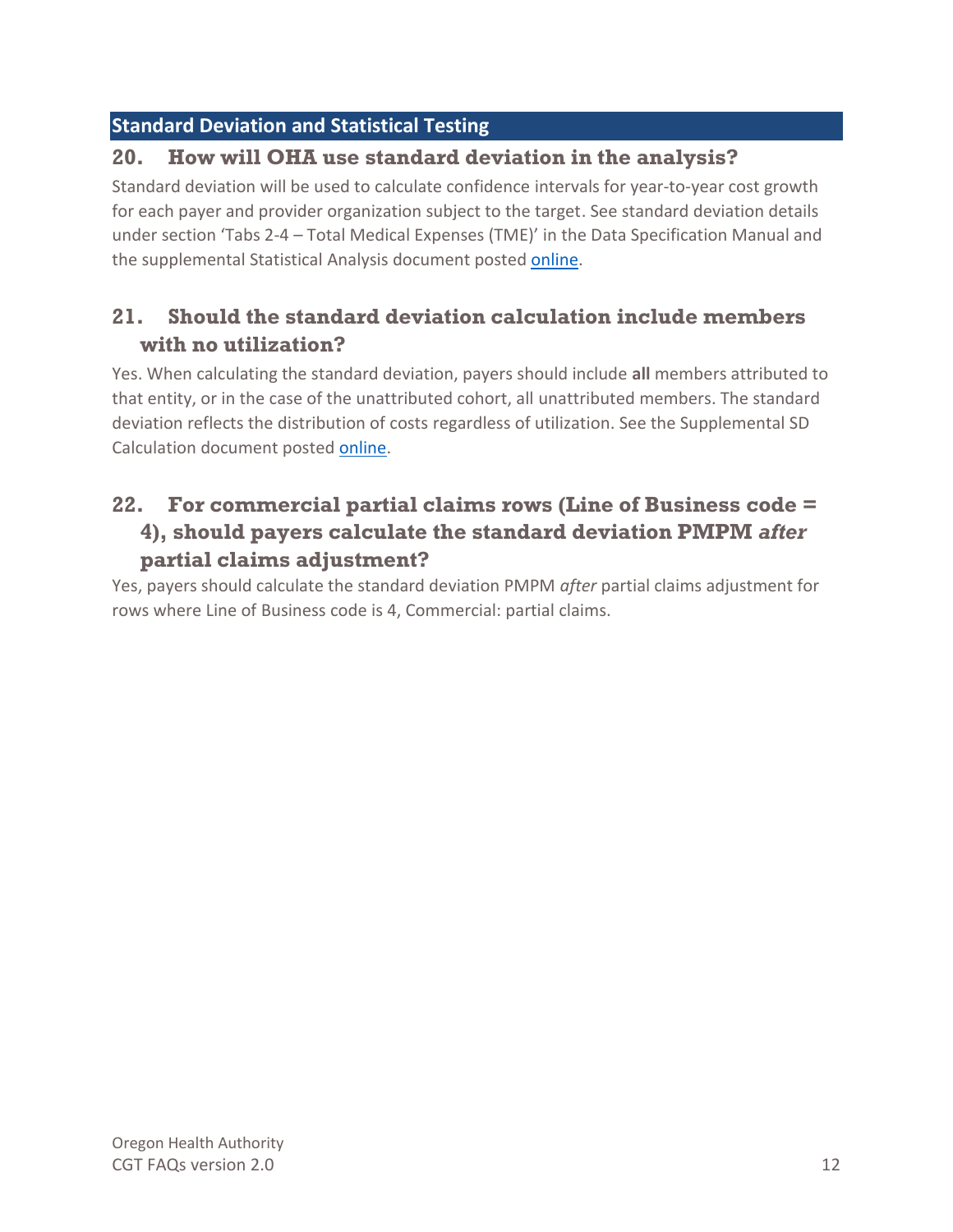#### <span id="page-12-0"></span>**Pharmacy Rebates**

#### **23. OHA collects the majority of pharmacy rebates for Medicaid – where will this be recorded and noted?**

OHA will be reporting pharmacy rebates that it captures for the Oregon Health Plan and will apply these rebates at the Medicaid market level. OHA does not intend to report pharmacy rebates for the Oregon Health Plan at the CCO level or provider organization level.

### **24. Pharmacy rebates may take many months to complete due to complex contracts with manufacturers and will not be complete after 180 days runout. How should payers handle this?**

OHA recognizes that payers may not have complete pharmacy rebate data for a measurement period prior to the annual cost growth target data submission. Payers should apply IBNR factors to preliminary prescription drug rebate data to estimate total anticipated rebates related to fill dates in the reporting period; see section 'Tab 6 – Pharmacy Rebates' in the Data Specification Manual.

If payers estimate any pharmacy rebate data, they will be asked to describe the methods in Tab 1 of the Data Submission Template.

# **25. How should payers report rebates that are passed along to selffunded customers, or used to support their overall benefits program?**

Payers should report any rebates they receive, regardless of whether they are passed along to self-funded customers or not. I.e., payers should report total rebates, not net retained rebates; see section 'Tab 6 – Pharmacy Rebates' in the Data Specification Manual.